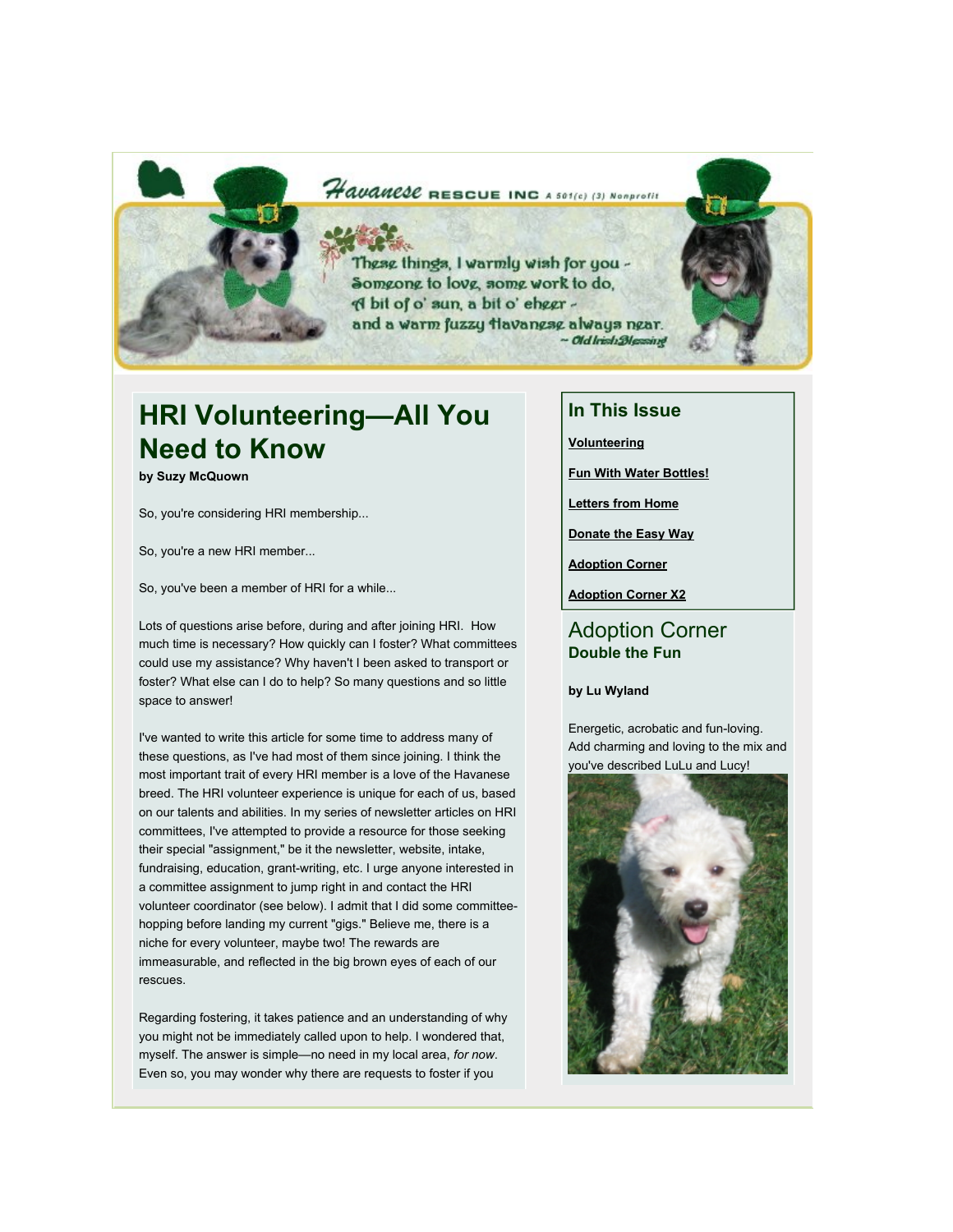volunteered to do so and have not yet been asked. The reason? The approval process to become a foster home is stringent, and may take some time. As approved homes take on fosters, more homes need to be found. A "waiting list" of foster homes has to be maintained and increased to meet what has, unfortunately, become a huge demand.

Having homes available across the country is important, too. When a dog is surrendered in Texas, for example, finding a foster closest to his location is in the best interest of the dog, the foster home and HRI. Why spend hundreds of dollars transporting a healthy dog to Maine when an available foster home is merely an hour or two away? Having numerous foster homes helps us make the best choices for *each* dog.

The HRI volunteer experience is certainly one of becoming a part of a group, but it is also intensely personal. It is reading and replying to posts on the list, encouraging others, sharing laughter and tears. It's designing a quilt, socializing at the Nationals, gathering items for the auction and formulating story ideas for the newsletter. But, it is also the solitary joy of a new foster Hav laying his head on your lap for the first time, feeling pleasure as you gaze upon a pile of dog toys and harnesses donated by friends when you told them of the need, or the tears that come from hearing that money you contributed toward surgery has enabled a dog to walk pain-free for the first time in her life. The best part is that it's *your* choice (like the old commercial, "Have it your way") and ultimately, it's what you make of it. The reward—truly priceless—is knowing that you are a part of something good and genuine, with friends and experiences to last a lifetime.

For questions about volunteering, or to find your special place within HRI, please contact havaneserescueincvolunteers@gmail.com and Ursula Bassolino and Pat Potter will help you.

# **FREE Water Bottles Courtesy of the [HavToHavIt General](http://rs6.net/tn.jsp?et=1102488929229&e=001k9l9yUAotcwkRNFjJLOv2cAgShcAUpplP1nK1_80rX2B9abZlY5RoFwyYjX5Tcjs-kq40ZyUEK0WpAUg1AXdDYEllIgEAZ5KK3ejpVBcS9JAgzIwTZugwQ==) [Store](http://rs6.net/tn.jsp?et=1102488929229&e=001k9l9yUAotcwkRNFjJLOv2cAgShcAUpplP1nK1_80rX2B9abZlY5RoFwyYjX5Tcjs-kq40ZyUEK0WpAUg1AXdDYEllIgEAZ5KK3ejpVBcS9JAgzIwTZugwQ==)**

### Lulu (above)

Lucy (below)



These sisters love playing with each other. They race and tumble together in the backyard, even following a brisk 45-minute walk. If dogs were able to wear little bumper stickers, theirs would say, "We LOVE to Play!"

LuLu and Lucy are very treat motivated. Their ideal home will be an adult family or family with older children that want to spend time with the girls and would enjoy reinforcing potty training and tricks training with treats. Lucy and LuLu respond well to the positive approach.

Both girls sleep in crates at night. They've also been crated for the brief times when they're at home alone. This works well for them.

Though neither girl is a true sit-on-yourlap dog, both enjoy getting their ears scratched. Lucy has recently begun laying her head in her foster mom's lap and going belly up so her tummy can be rubbed. Remaining true to the "Velcro dog" label, both girls follow her from room to room.

If you think your life has room for the playful nature of this sister pair, please go [here](http://rs6.net/tn.jsp?et=1102488929229&e=001k9l9yUAotcwM7vsuMQTh8uvvGnxmk7uNPXu1-pyLiDycnQy_7JFvzlT43slYaK42Ch2aC1v8KrtRn-TN4IDWBVSHHC1Rx-beWKpCv1aTy0C7nEUuRbFkTOtagf2ElznNc5BMfP2lgIGW4070SjGPP95-6Lg_Anc_-yxRlAsCCuBe0DAqwCa2GSl3tGtuHqljbGJnrgMvDrT0Q-7T7Sx0b4FVXj-h44Xy57LUiw8na_HJLl3jljFJ6zo9b8W8ngcYioySJoU06crzB5VqjvK8rRxTr934jXR97-qJfrcAgFc=)

to complete an adoption application.

Adoption Corner X2!

*Well, it's sort of true!* The latest sensation and hottest seller in the

**More Than Twice as Nice**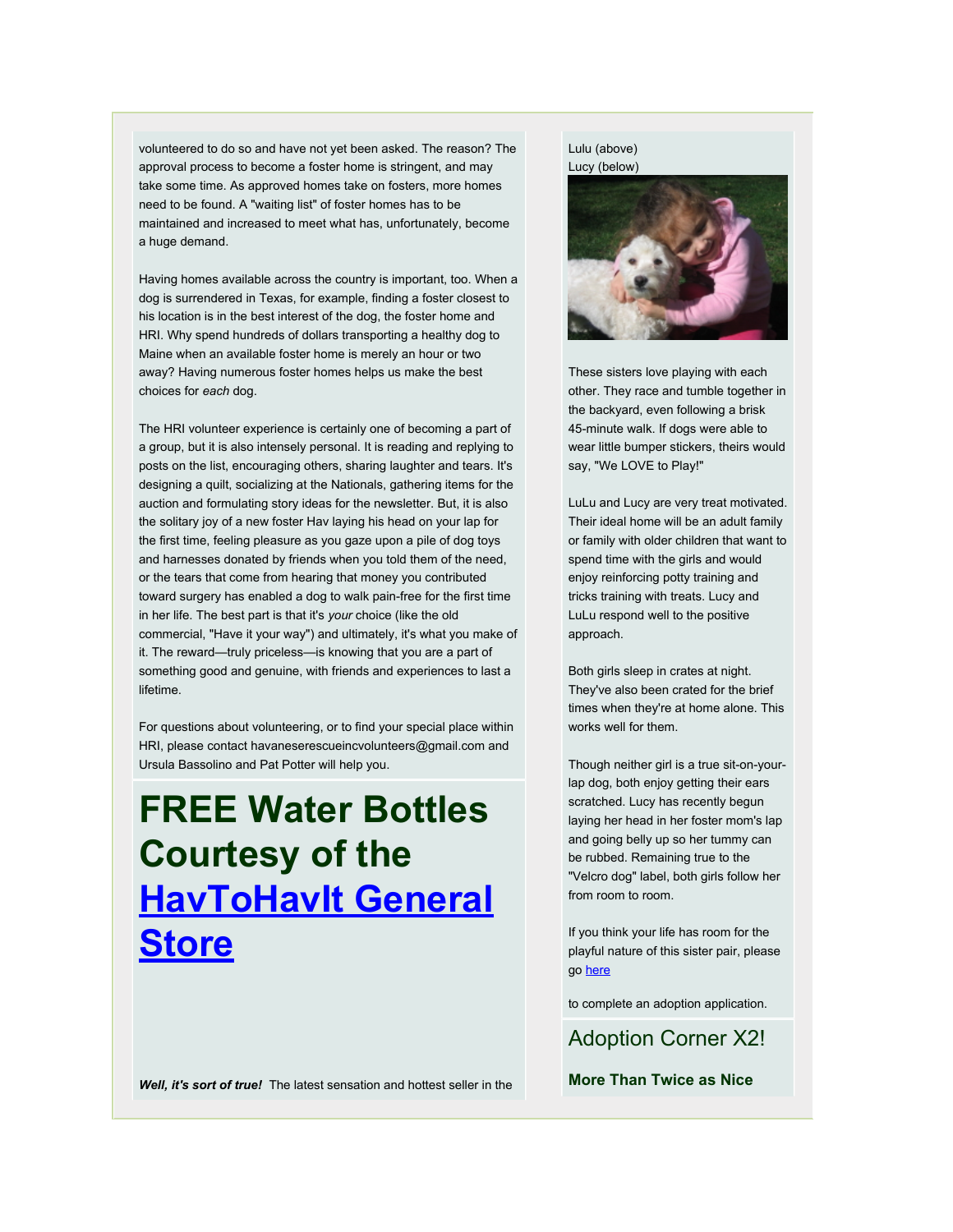store this week are the Sock Monkey Critter Crinkler (say that 5 times fast!) and the caterpillar and snake Water Bottle Crunchers. An ingenious invention for those



of us with dogs that love to demolish water bottles, but who are concerned with safety issues, these wellmade toys fit over the bottle with Velcro or a gathered elastic tie. Easy to insert and remove, but impossible for our pups to retrieve, a free water bottle is included with every order!

What costs less than \$5 and can protect your beloved

Havs from harm? Check out our new KnobHavNots in the "For Havs Only" department.

Thank you for shopping the HavToHavIt General Store where every penny of profit is used for our rescue dogs!

## Letters From Home

#### **by Lori Brostrom**

#### Hi!

I'm Filou (formerly Picasso) and I've been in my forever home for a year now. My mom says she failed Fostering 101, and I'm glad! My brother, Michon, is really nice and fun to play with, and so are the kitties. Everyone says how cute it is to see one boy who is all white (me!) and one who is all black. We get lots of smiles when we walk together, especially now that my hair has grown out more. Michon has taught me lots about how to be a good Havanese. I pay attention most of the time.



That doesn't stop my mom from telling me that I live up to my name almost every day. It's French for "little scamp, thief or rogue." Maybe

#### **by Lu Wyland**

It would be hard to find two Havanese any sweeter than Max and Abby. Affectionate and happy, both literally jump for joy. (They can spring as high as 4 feet in an attempt to give you a quick kiss!) Well-mannered, though, neither of them lick excessively. They truly give a quick kiss to let you know they care.



Max and Abby are devoted to each other. They snuggle on the same pillow or chair to sleep, or use each other as a pillow to rest their heads. When it comes down to a favorite spot, though, this cuddly duo is happiest when they're snuggled together in someone's lap. Max will lay against your chest, his head resting on your shoulder, while Abby rests her head in the crook of your arm. (It sounds like a perfect start to a nap for everyone, human included!)

Soft squeaky toys are a favorite of the two at playtime, as is that old Havanese standard, RunLikeHeck. Watching them play brings a smile to anyone's face.

Max and Abby are completely housetrained. Both have good manners and adore being with their person as well as each other.

This loving and special pair are ready to call your lap their new home. Anyone fortunate enough to adopt them will find their life enriched indeed.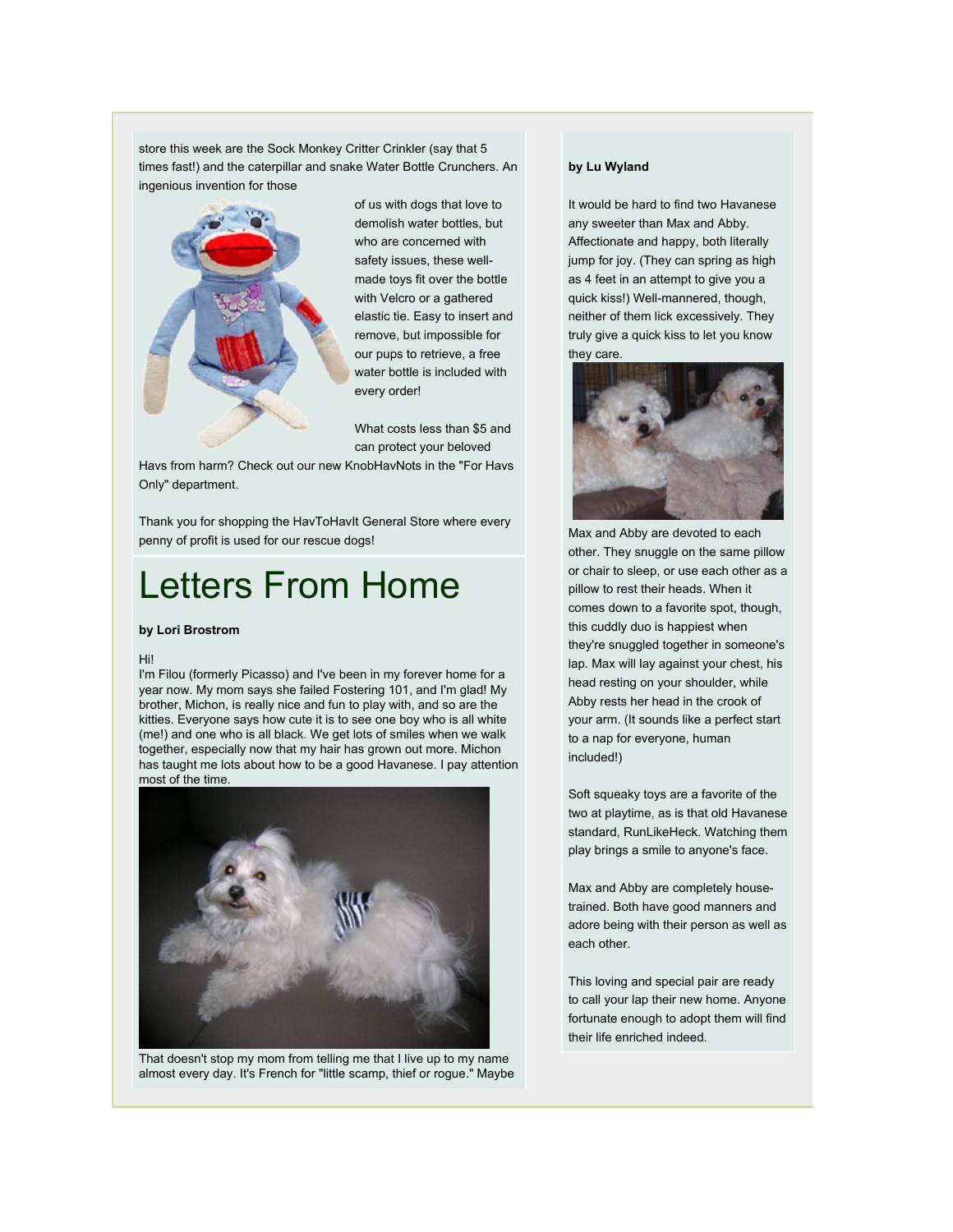it's because I steal kitty toys? Or because I LOVE to snatch napkins from people's laps during dinner parties? Or that I get up on the dining room table at my grandma's house when she's not looking? Or that I dash by and grab the newspaper when mom is reading it? It's really funny when she chases me, because I can run AND shred at the same time!

I wasn't always so Filou-like. At first, I was timid and afraid of men (especially in my second home). Now I'm happy, confident and I like men—they give me treats and ear rubs! In my first home, I got to go wherever I wanted in a really big house and nobody stopped me—or paid much attention to me. When I came here, I proved I could control myself, but I still get the urge sometimes. So, I wear something called a belly band. One of mom's friends called it a Speedo and everyone laughed! I have a whole wardrobe of them I wear at certain times at home and when we go visiting. Now, I also get lots of attention, and know that I'm loved—even when someone is yelling at me to bring back their napkin!

Life is really good. They say the third time is the charm—and HRI made it happen. Thank you!

Your friend,

Filou

# **Donate to HRI Without Spending a Penny!**

#### **by Suzy McQuown**

Here are two great, easy ways to donate money to HRI by just doing what you already do!

Let your fingers and your mouse do the walking and use GoodSearch for all your internet searches. Every time you search, a penny is contributed to HRI. Adding their icon to your toolbar is easy and GoodSearch is powered by Yahoo, a top search engine. In these tough economic times, we all know every penny counts and each adds up. Help those furry little faces of Havanese Rescue and join GoodSearch.

Amazon, Gap, iTunes and Target and 1000 other popular online stores—who doesn't shop on at least one of them? When you do decide to spend some of that hard-earned cash, consider the multitude of online stores who subscribe to GoodShop, an online mall dedicated to the funding of worthy causes. It's simple. Click on the GoodSearch icon that you have placed on your toolbar and the mall is open! GoodShop contributes a percentage of every sale to HRI. Feel good about shopping, and feel great about contributing to **HRI!** 

# **Donations**

Everyone hears about the economy...few stop to think about what it means to pets. Pet relinquishment is increasing rapidly. Please help when you can.



# **Great Links**

[Is A Havanese the Right Dog for You?](http://rs6.net/tn.jsp?et=1102488929229&e=001k9l9yUAotcxFTB5p0t4mPXI3TA-JOh-e8xM6yq-bh-f31mfAP3h6w2biOv9OOj4X5UkDvXViMoFyrCbfKmMC67uGcG2IllgKv1AvpTseQ25IssnD8k4sX1p8FO-yDFFA) [\(Quiz\)](http://rs6.net/tn.jsp?et=1102488929229&e=001k9l9yUAotcxFTB5p0t4mPXI3TA-JOh-e8xM6yq-bh-f31mfAP3h6w2biOv9OOj4X5UkDvXViMoFyrCbfKmMC67uGcG2IllgKv1AvpTseQ25IssnD8k4sX1p8FO-yDFFA)

[Behavior and Training Information](http://rs6.net/tn.jsp?et=1102488929229&e=001k9l9yUAotcyrNlFvonPCO9jUILE72QdUoneJX1-lc9ncNVzCSFsmExyeNoq3XbtJcdrd-LCytdgMUgtSzGuLthIznclOePxQss8OPENFqMO5EKA0Jyosu5W9aVLvlsUyMOw5NG_gkb9qUNk2ajxBVGConHREowzp21Kq1c7oZkiZ0q8tX4tqhIF4tnDYfc_w_LzmqKht3mZw8lefmhE4_Q==)

#### [Amos Alert System](http://rs6.net/tn.jsp?et=1102488929229&e=001k9l9yUAotcx-U4bWA-IbBMrHWuv_EpAhGcNr0u1Le5v478Vz1CVVP3uGSoCrIqdKwiZt_XxVC9mDHMVw_PidBZVy0ea24ldtrJK_kWiYfSmgsUohaYB3po5hZnTF4b8m1TKzvEEZRvb68Dg98pnLrYN8Zsx-qAzJwBqjW9Io42KW-2WK229tsdPzY51KsBOFITokFRNdhv6cMRV0gs9797_PxEIhLwpSc-_6GALBlR5jJNLpR6F9tVx_jSbc_A6qmg_t6wh8UMumI5MYD2v8gbu9WXbuLXYK_qqzIthwBCc=)

CONTACT INFORMATION **CONTACT INFORMATION - Do not "reply" to this newsletter. Choose an appropriate contact below.** Click [here](http://rs6.net/tn.jsp?et=1102488929229&e=001k9l9yUAotcw6YrGfEAkUn2TSFz2dNmMHvPKmWc6IZ4mTGLiaKEPEZ7M9ApvdCH52ErxPhTirzHpPqvRvryyuWuSZDFqqvCqxxCDD6mQatbFD-LDuWQG2D-1gNJojNPE8wzk83C84bqs=)

to request assistance for a [dog needing](http://rs6.net/tn.jsp?et=1102488929229&e=001k9l9yUAotcw6YrGfEAkUn2TSFz2dNmMHvPKmWc6IZ4mTGLiaKEPEZ7M9ApvdCH52ErxPhTirzHpPqvRvryyuWuSZDFqqvCqxxCDD6mQatbFD-LDuWQG2D-1gNJojNPE8wzk83C84bqs=) [rescue](http://rs6.net/tn.jsp?et=1102488929229&e=001k9l9yUAotcw6YrGfEAkUn2TSFz2dNmMHvPKmWc6IZ4mTGLiaKEPEZ7M9ApvdCH52ErxPhTirzHpPqvRvryyuWuSZDFqqvCqxxCDD6mQatbFD-LDuWQG2D-1gNJojNPE8wzk83C84bqs=)

#### Click [here](http://rs6.net/tn.jsp?et=1102488929229&e=001k9l9yUAotcyCs5Ae8Hfzfu2CN9YP13-fx9ZouXyqX1ZMoB2WWX7Tv8K4-Y1Ryge8MeFjIB6YOxHQGgmgLIHIBZ0I41dObAxOKjuBg0k-OuFeut0H2O7bAw5ORlOtnbHGwMyFL07GTqQ=)

.

to complete an adoption application. Click [here](http://rs6.net/tn.jsp?et=1102488929229&e=001k9l9yUAotcyjplDr0O7yKXOMdPZ4hki_NM0W6O2usls2niNK_xZZtBB2fCsmdrzoZL6HGo4A9kbHfkikEGVCDw2ZmZc_zLpbnrtSTkT8MPNF6p5OaLK_beYW-PohZbLC-P6Ay4Z8GUrPb22lH3Mfu7D1oEYFSlK55z_qFbhtiGQF-EwCgzY9x9_0s5r_s2_P)